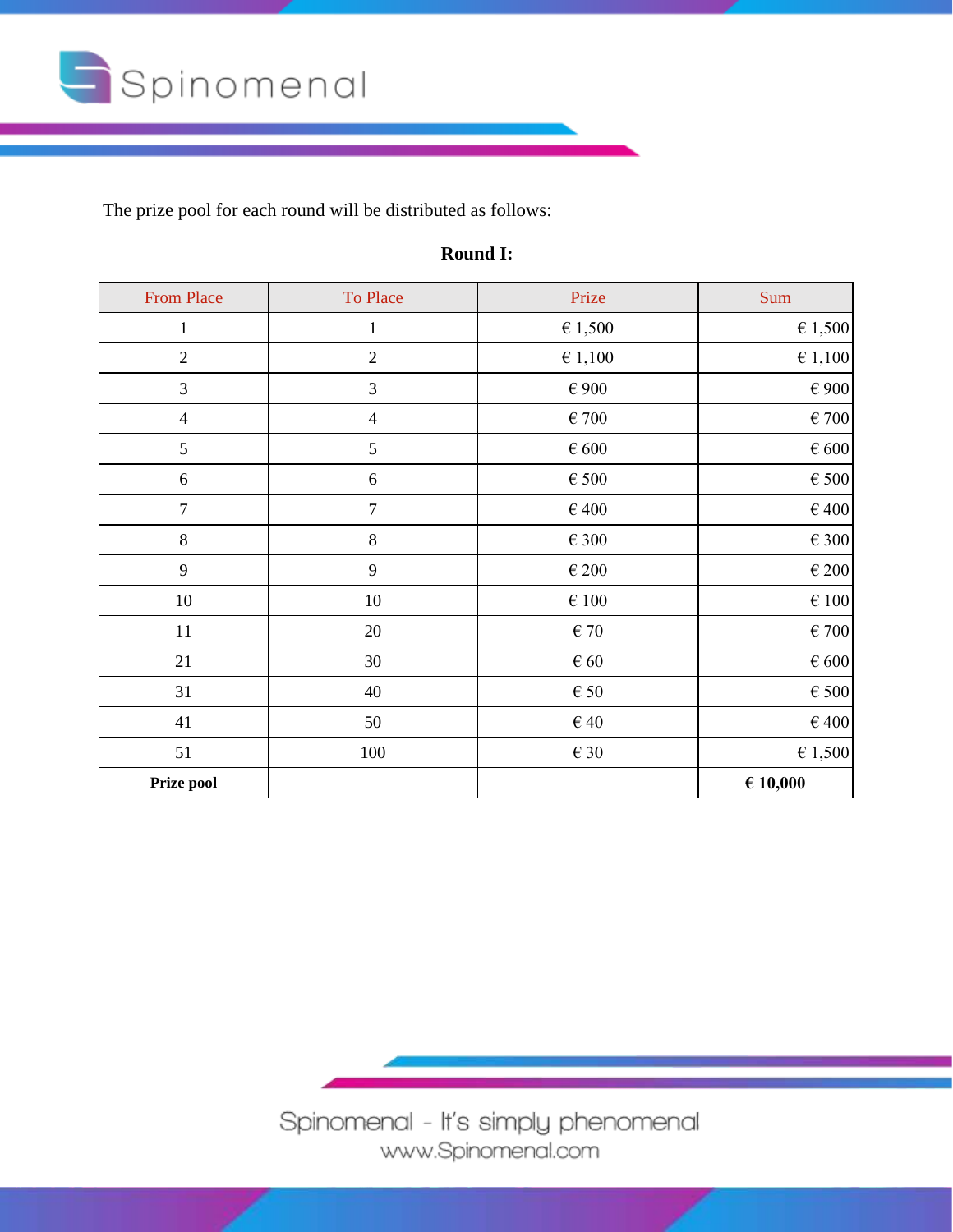

**Round II & III:**

| <b>From Place</b> | To Place       | Prize            | Sum              |
|-------------------|----------------|------------------|------------------|
| $\mathbf{1}$      | $\mathbf{1}$   | $\in 1,700$      | 61,700           |
| $\sqrt{2}$        | $\sqrt{2}$     | $\epsilon$ 1,500 | $\in$ 1,500      |
| $\mathfrak{Z}$    | $\mathfrak{Z}$ | $\in 1,100$      | $\epsilon$ 1,100 |
| $\overline{4}$    | $\overline{4}$ | $\in 800$        | $\in 800$        |
| 5                 | 5              | $\epsilon$ 700   | $\in 700$        |
| $\sqrt{6}$        | 6              | $\in 600$        | $\in 600$        |
| $\boldsymbol{7}$  | 7              | $\in$ 500        | $\in$ 500        |
| $\,8\,$           | $8\,$          | $\in 400$        | $\in 400$        |
| 9                 | $\mathbf{9}$   | $\in$ 300        | $\in$ 300        |
| $10\,$            | 10             | $\in 200$        | $\in 200$        |
| 11                | 20             | $\in 100$        | $\epsilon$ 1,000 |
| 21                | 30             | €95              | $\in$ 950        |
| 31                | 40             | $\in 90$         | $\in 900$        |
| 41                | 50             | $\in$ 85         | $\in$ 850        |
| 51                | 100            | $\in$ 70         | 63,500           |
| Prize pool        |                |                  | € 15,000         |